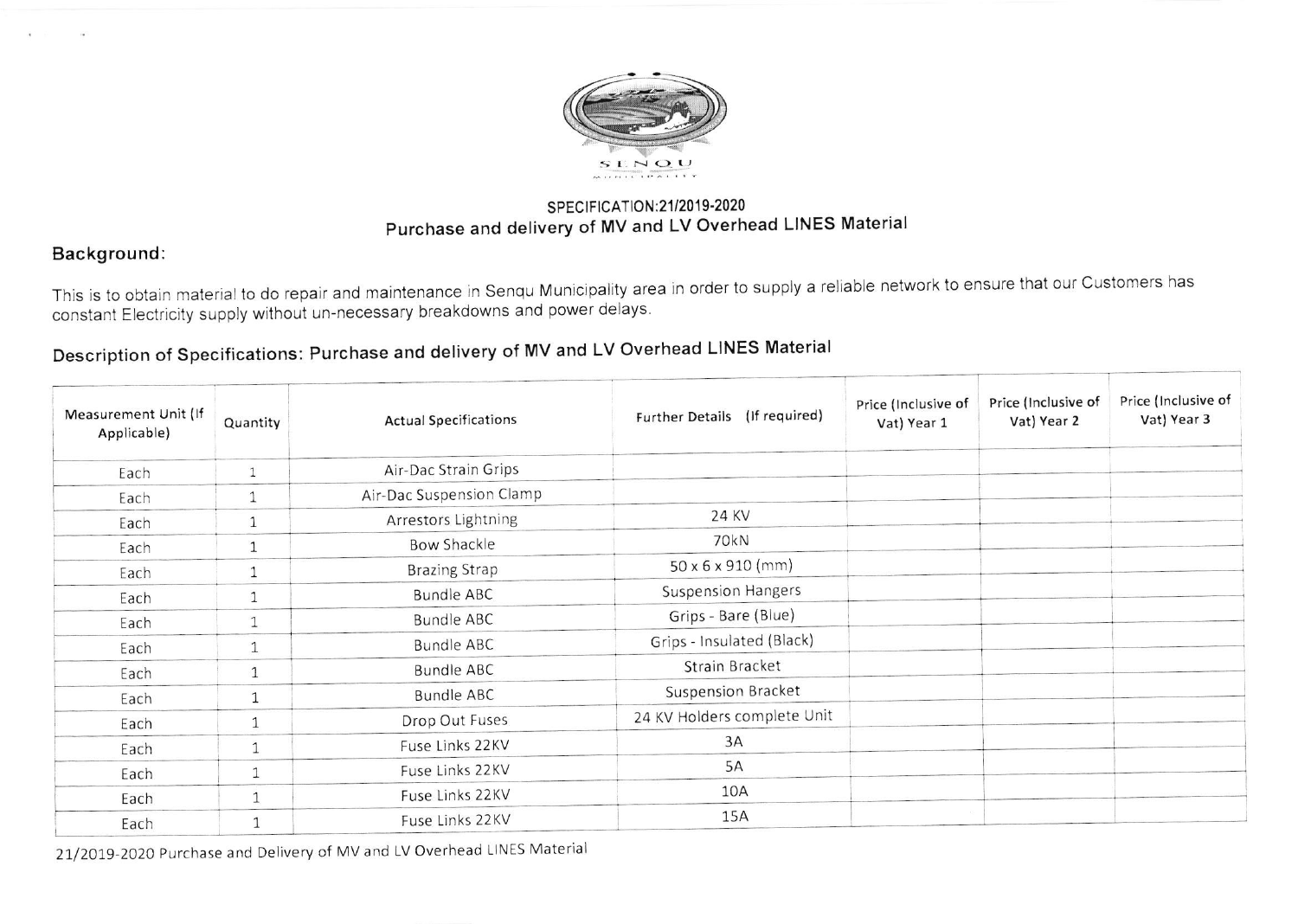| Each | $\mathbf{1}$ | Fuse Links 22KV                       | 30A                                                                          |  |
|------|--------------|---------------------------------------|------------------------------------------------------------------------------|--|
| Each | $\mathbf{1}$ | Fuse Links 22KV                       | 40A                                                                          |  |
| Each | $\mathbf{1}$ | Fuse Links 22KV                       | 60A to 65A                                                                   |  |
| Each | $\mathbf{1}$ | Fuse Links 22KV                       | 80A                                                                          |  |
| Each | $1\,$        | Fuse Links 22KV                       | 100A                                                                         |  |
| Each | $\mathbf{1}$ | <b>IPC Clamps</b>                     | 25-95mm <sup>2</sup> Main, 25-95mm <sup>2</sup><br>Tap (Black - Insulated)   |  |
| Each | $\mathbf{1}$ | <b>IPC Clamps</b>                     | 35-95mm <sup>2</sup> Main, 6-25mm <sup>2</sup> Tap<br>(Blue - Bare)          |  |
| Each | $\mathbf{1}$ | <b>IPC Clamps</b>                     | 35-95mm <sup>2</sup> Main, 6-25mm <sup>2</sup> Tap<br>(Black - Insulated)    |  |
| Each | $\mathbf{1}$ | <b>IPC Clamps</b>                     | 50-240mm <sup>2</sup> Main, 50-240mm <sup>2</sup><br>Tap (Black - Insulated) |  |
| Each | $\mathbf{1}$ | Lightning Arrestors 10KN              | 24kV                                                                         |  |
| Each | $\mathbf{1}$ | Lightning Arrestors                   | 6kV Neutral                                                                  |  |
| Each | $\mathbf{1}$ | Line Post Insulators 10KN             | 22kV                                                                         |  |
| Each | $\mathbf{1}$ | Line Post Insulators 4kN              | 6KV                                                                          |  |
| Each | $\mathbf{1}$ | Long Rod Insulators (Tongue & Clevis) | 22KV                                                                         |  |
| Each | $\mathbf{1}$ | P G Clamps                            | Bi-Metal. 4-15mm <sup>2</sup> Main, 4-<br>15mm <sup>2</sup> Tap              |  |
| Each | $\mathbf{1}$ | Pigtail Hook                          | M10 x 350 mm                                                                 |  |
| Each | $\mathbf{1}$ | Pigtails Bolts                        | M16 x 350 mm                                                                 |  |
| Each | $\mathbf{1}$ | Pistol Grips - Strain Clamps          | Strain Clamps for MV - Gopher<br>to Hare Conductor                           |  |
| Each | $\mathbf{1}$ | Pole Brackets - Question Mark         | To Install Drop-Out fuse Bases<br>onto X - Arm                               |  |
| Each | $\mathbf{1}$ | Pole Top Bracket                      | To Install Post Insulator on Top<br>of pole                                  |  |
| Each | $\mathbf{1}$ | <b>Preformed Products</b>             | Full Tension Splice for Mink                                                 |  |

21/2019-2020 Purchase and Delivery of MV and LV Overhead LINES Material